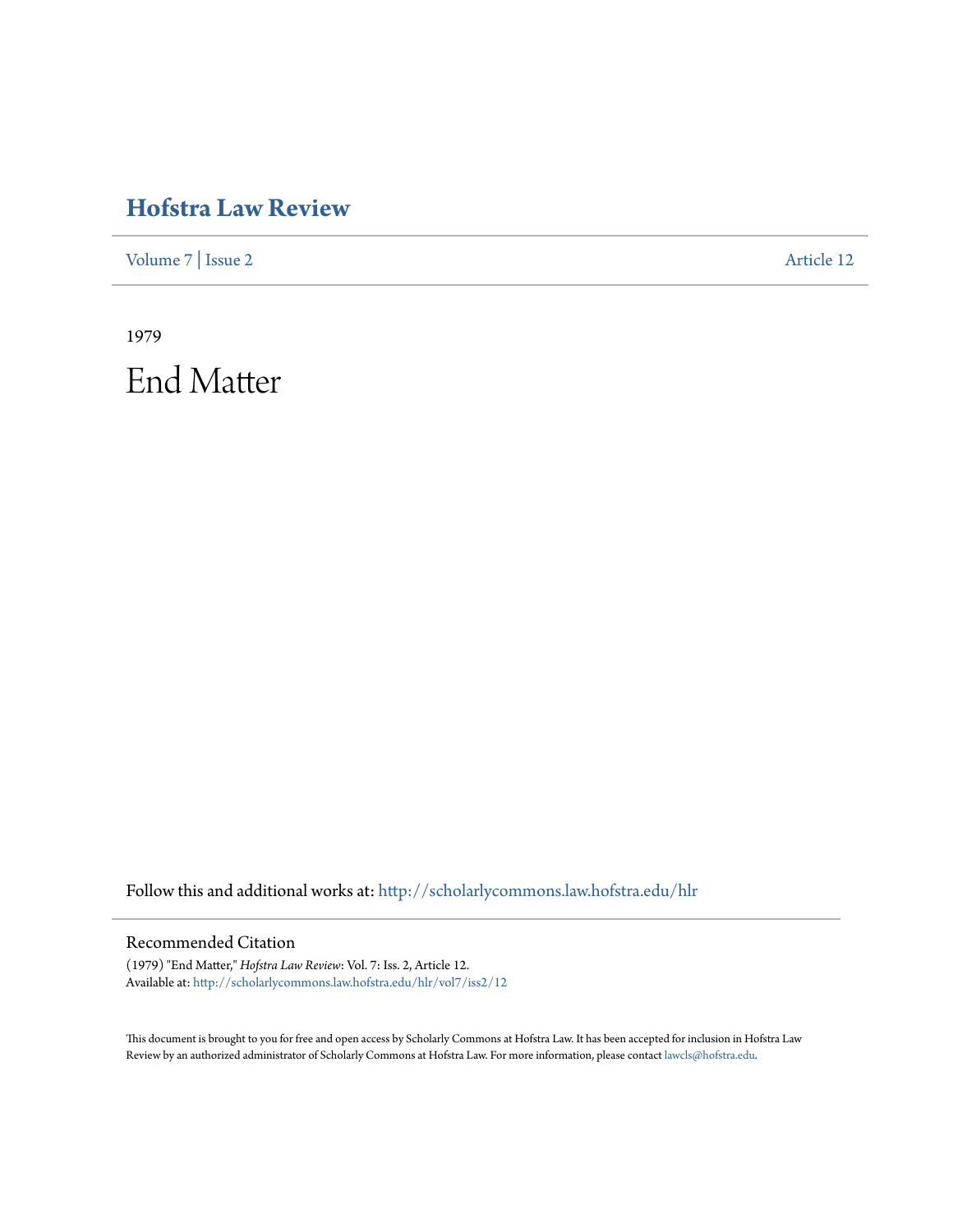et al.: End Matter



1